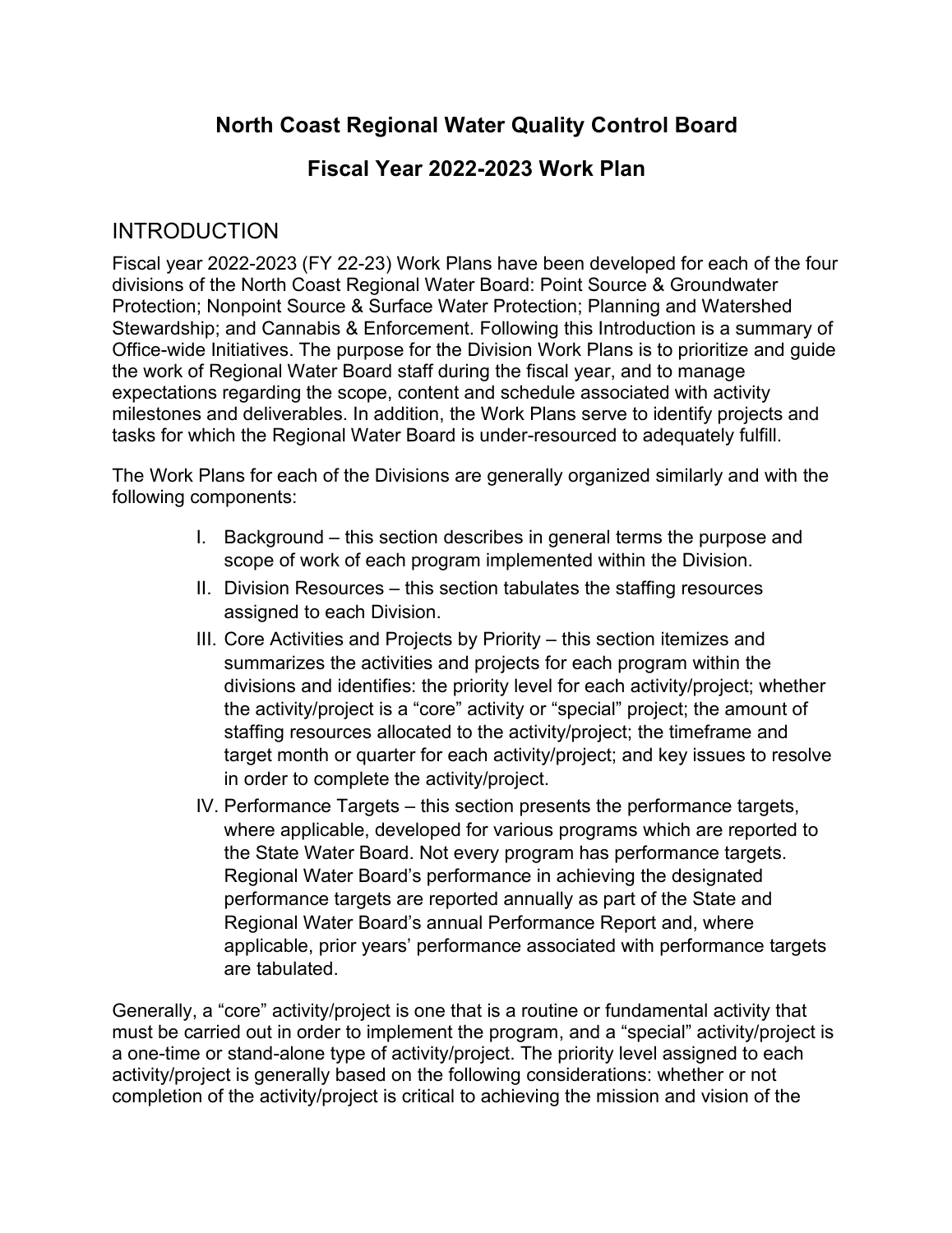Regional Water Board; whether or not there is a commitment to the State Water Board, US EPA, or another federal or state agency to complete the activity/project; and whether or not staffing, contract, or grant resources are dependent on a deliverable from the activity/project.

Each division work plan was developed by the respective Division Chiefs and unit Seniors with key input from program staff. The level of detail provided in the work plans varies, but each work plan provides sufficient detail to guide the division's work throughout the fiscal year. All work plans serve as both a planning tool and a tool to track progress throughout the fiscal year. Throughout the fiscal year the Management Team meets to assess the status of projects/activities in the division-specific work plans and makes modifications, as necessary.

Needless to say, the work of the Regional Water Board can be dynamic, with new, unplanned activities/projects that emerge and which require response and, in many cases, require action that takes time and energy away from planned work activities, resulting in shifts in priorities and necessary adjustments to work plan milestones and commitments. Regional Water Board staff's work to address the region's historic drought during FY 21-22 is an obvious example of unplanned, but critically important work that had to be done. Migrating the entire office to working remotely due to the Covid-19 pandemic is another example. And, we are frequently asked to respond to requests, large and small, programmatic and administrative, from the State Water Board. When these unplanned work activities arise, we shift priorities and adjust work plan commitments, as necessary.

## OFFICE-WIDE INITIATIVES

There are several initiatives/projects not outlined in the Division Work Plans and these are summarized here.

#### Engagement Committee and Subsequent Initiatives

In December 2019, approximately 77% of Water Board staff participated in the CalEPA 2020 Employee Engagement Survey. That survey served as a starting point for the North Coast Regional Water Board when we decided to conduct additional surveys and develop a plan of action to enhance workplace conditions, procedures, and culture within our organization in several key areas including job satisfaction, improved understanding of expectations for staff and management, support for professional development, reinvigorating our efforts related to individual accountability, refresh communication strategies, and encourage leadership from each staff member. Following the completion of the additional North Coast Regional Water Board staff surveys, an Employee Engagement Steering Committee (EESC) was formed to began work on an action report. The EESC Recommended Action Report was distributed to staff in August 2021. The Action Report provided a description of recommended initiatives to address the themes expressed in the surveys most in need of attention to reinforce positive aspects of office culture and procedures and, importantly, to make improvements where necessary. The recommended initiatives included: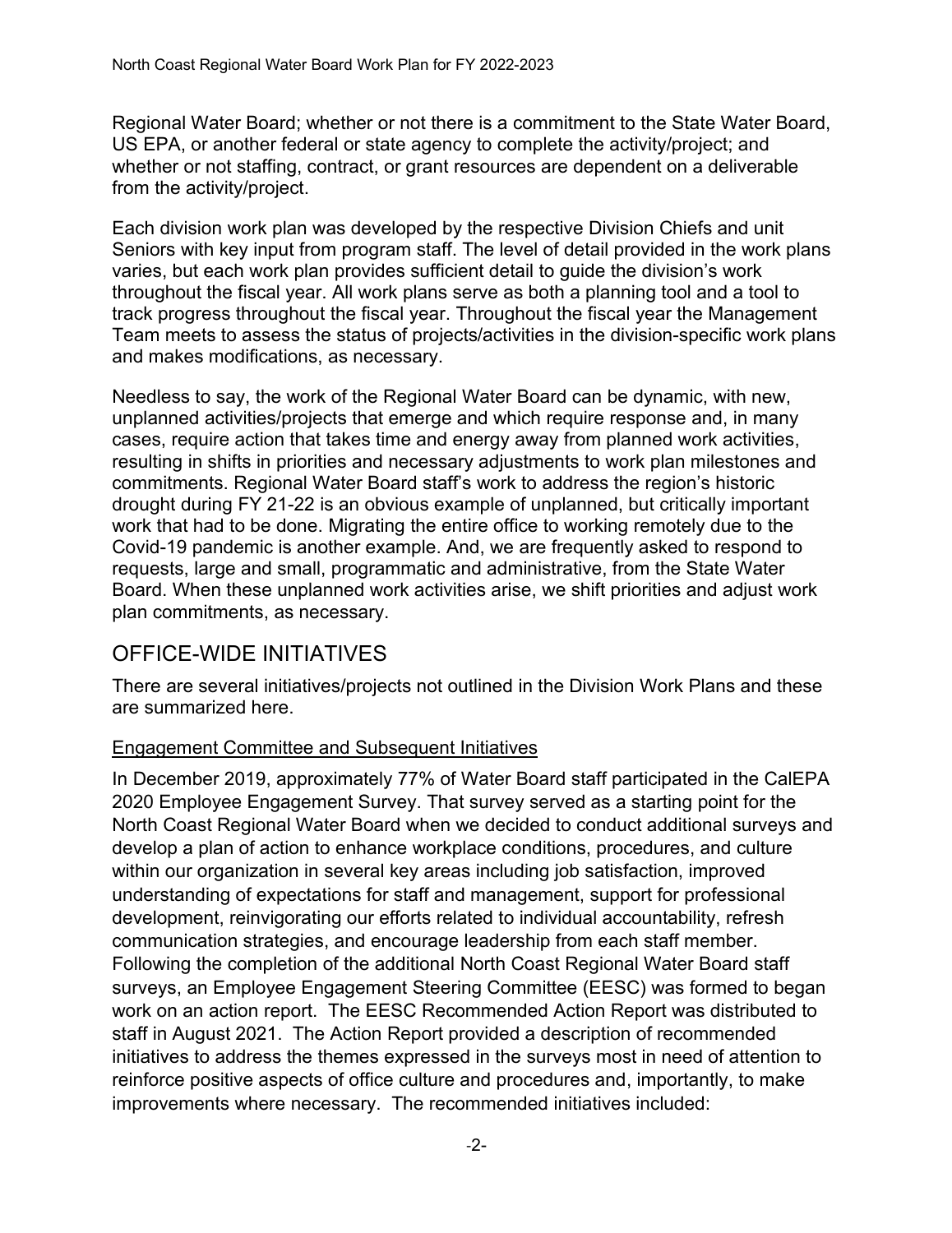- Reexamine / Refresh Onboarding Process
- Create Communication Venues
- Reexamine/Refresh Staff and Supervisor Expectations Memo
- Cross-program Coordination
- Create Vision Statement for Regional Water Board Culture
- § Inventory, Update, and Organize Procedures Templates
- Improve Access and Provide Training on IT Tools
- Create Social Committee

In FY 21-22 and moving forward into FY 22-23 these initiatives are being addressed within six employee engagement sub-committees, with representatives from all levels of our organization. Several milestones of the Action Report have already been achieved and in FY 22-23 work will continue on several themes identified in the Action Report. The commitment to improvement through the EESC and sub-committees has become an ongoing part of the Regional Water Board's culture, and projects, activities, and milestones associated with the committees continue to be a substantive part of the FY 22-23 Work Plan. The goal or purpose of the Communications, Organization, Expectations, Onboarding, Social, and Culture Committees work are described here.

The goal of the **Communication Committee** is to promote improved levels of communication between staff, managers, and executives through new and improved communication venues. The **Organization Committee** combined themes from the survey to increase overall efficiency and effectiveness of the organization by updating business rules, improving access and training associated with existing IT resources and data management tools, and improving document storage and access. The purpose of the **Expectations Committee** is to update the staff Expectations Memorandum and develop a companion Expectations Memo specific to supervisors/managers. The purpose of the **Onboarding Committee** is to improve the onboarding process and create a thorough, effective, efficient, and welcoming onboarding process for new staff that is clear, easy to follow, and well organized and includes a centralized document repository for standard documents and templates relevant to new hires. The purpose of the **Social Committee** is to enhance and strengthen personal and professional bonds among Regional Water Board staff through social venues. The goal of the **Culture Committee** is to develop a vision statement for the culture of the Regional Water Board that we aspire to attain and maintain for our organization. Each committee meets semiregularly and has initiatives/projects/tasks planned for FY 22-23 to advance the purpose and goals of the committees.

In the winter of 2022 CalEPA again conducted the same Employee Engagement Survey that was implemented in late 2019. The organization-specific results from the 2022 survey have not yet been tabulated. Once the results are provided for the North Coast Regional Water Board, the results will be shared with all staff, and the EESC and subcommittees will review the results and assess modifications to our strategies to address key issues.